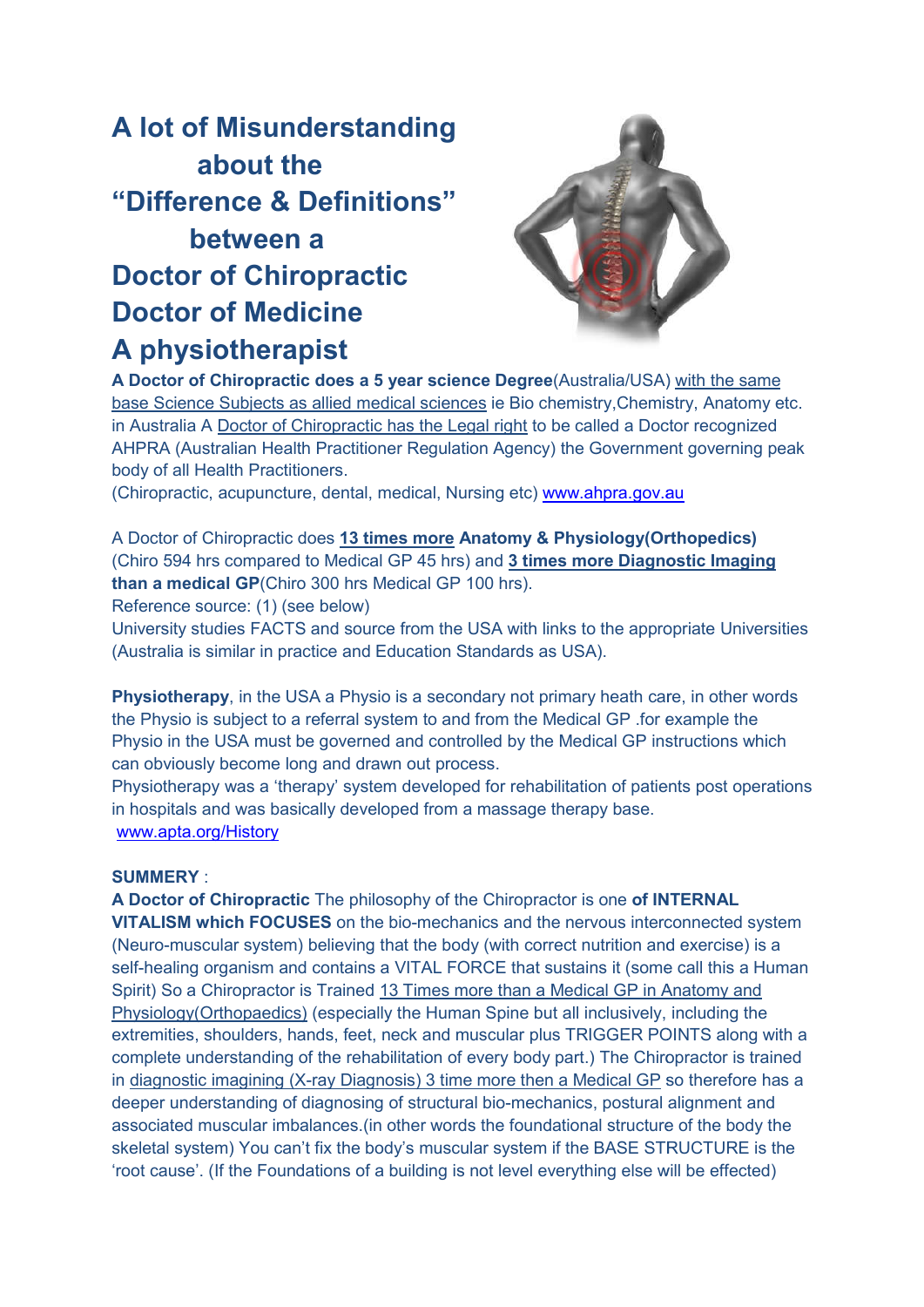Acupuncturists work well with Chiropractic as well as a structured rehabilitation programme designed by the Chiropractor and implemented by a health professional such as a qualified Personal Trainer working with and in synergy with the qualified acupuncturist and massage therapist (usually the acupuncturist is a massage therapist as well especially Chinese trained acupuncturist) refer the Healy's Health Rehabilitation system here:

## <http://www.healyshealth.com/lower-back-care>

Footnote: a Dr. of Chiropractic has the orthopaedic training/education stream to a similar/parallel level of a Orthopaedic Surgeon without the 'surgery part' of the equation. Much of the education material by Orthopaedic Surgeons is of great value and interest to Chiropractic students and Doctors of Chiropractic.

**A Doctor of Medicine** (General Practitioner) is FOCUSED on external treatments to disease and viruses by use of medicines/drugs and external interventions to the human body caused by either viruses or a broken bones, cuts and bruises/infections that need localised treatment anything more complicated is referred to a medical specialist who has done considerable extra studies in the specialized area.

If you already have a Virus Infection or a localized Injury referral to Medical GP is the pathway and the professional area of expertise that a Medical GP is best trained in.

**Physiotherapy** Despite all the claims that physiotherapy fixes backs etc unfortunately you cannot escape the cold hard facts that physiotherapy is exactly what it is a form of physical therapy. Its roots are in massage therapy in post operative patients in hospitals. As already mentioned, in the USA physiotherapy is 'secondary heath care' in other words you need a referral from a licensed Medical Doctor to see a Physiotherapist.

A physiotherapist basically works on a system of massage and various soft tissue techniques to mobilise injured or post operative patients.

The Physio in Australia is not a Doctor as their university education is not anywhere near the level of a Doctor of Medicine or a Doctor of Chiropractic in years at university or scope of education.

One Fact to bear in Mind is that a Physio is not trained to diagnose patients Xrays (Imaging) and probably answers the question when asked "did the physio ever take an x-ray of the injury**?" that answer is alway NO**, now you know why, it's beyond their education scope. Generally Medical GP's will refer to Physiotherapists because of the traditional roots of the Hospital post operative basis of this relationship rather then the educational scope or education of the particular health practitioner ..

The Healys Health System prefers to Rehabilitate Clients this pathway:

- 1)Doctor of Chiropratic
- 2)Acupuncturist & massage Therapy
- 3)Synergistic Personal Training in harmony with (1) & (2)

If you have External Injuries, Viruses, Infections then Referral to Medical GP and or Medical specialist.

Post operative recovery in Hospitals under Supervision of Medical Doctor the post operative Physiotherapy (recommended by Medical Doctor) thereafter Chiropractic and the Healy's Health System external to a hospital situation.

There are cross-over points in which one discipline or the other is applicable, what I have